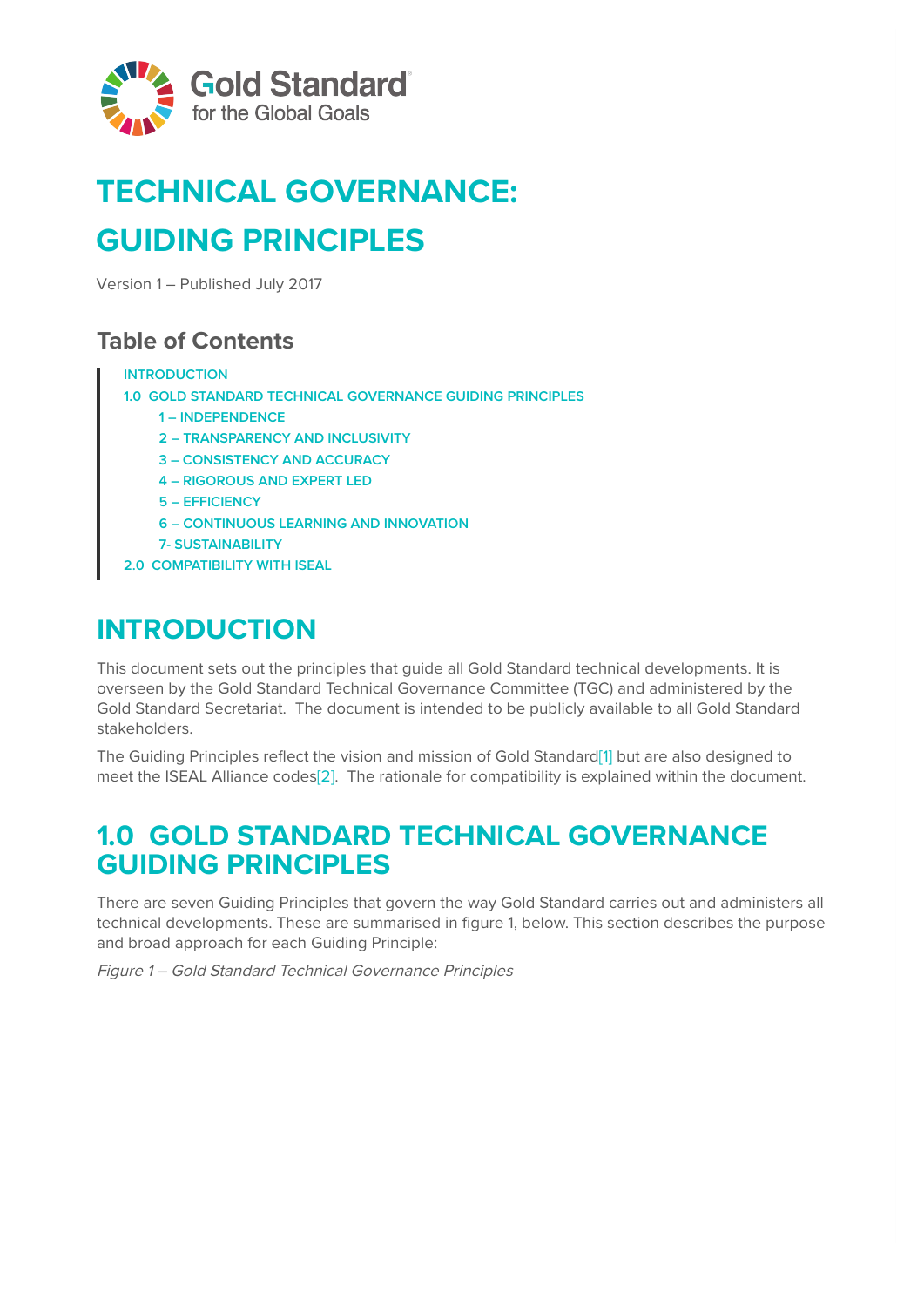

### **1 – INDEPENDENCE**

PRINCIPLE: All Gold Standard developments, including standards setting, development of tools and guidance, assurance and oversight and governance shall be governed and decided upon independently and impartially.

IN PRACTICE: This means that:

- **Independent technical governance bodies are established to take all technical decisions and** approve standards, tools, guidelines and structures and procedures.
- A robust Conflict of Interest policy shall be implemented at all times.
- **T** Assurance shall depend upon competent, independent third party individuals or organisations.
- **T** Assurance providers shall be subject to independent oversight and performance management.
- **T** Funders of new developments shall not have undue influence or casting vote over any decision or certification.

### **2 – TRANSPARENCY AND INCLUSIVITY**

PRINCIPLE: The approach to, and outcomes of governance and decision making for all Gold Standard technical developments shall be transparent.

Stakeholders shall be represented in technical governance and can participate in developments and assurance.

IN PRACTICE: This means that:

- **T** Gold Standard shall publish the Guiding Principles, Standards Setting Procedures, Grievance Procedures, Assurance and Oversight Procedures and relevant Terms of Reference to the Gold Standard website.
- **T** For major new developments and updates, Gold Standard shall publish a notification and appropriate rationale to its website and notify stakeholders early in the development. Feedback shall be sought from stakeholders at this early stage as appropriate.
- **T** Technically focused public consultations shall be undertaken for new developments and major updates. Gold Standard shall take active steps to engage with stakeholders during consultation periods.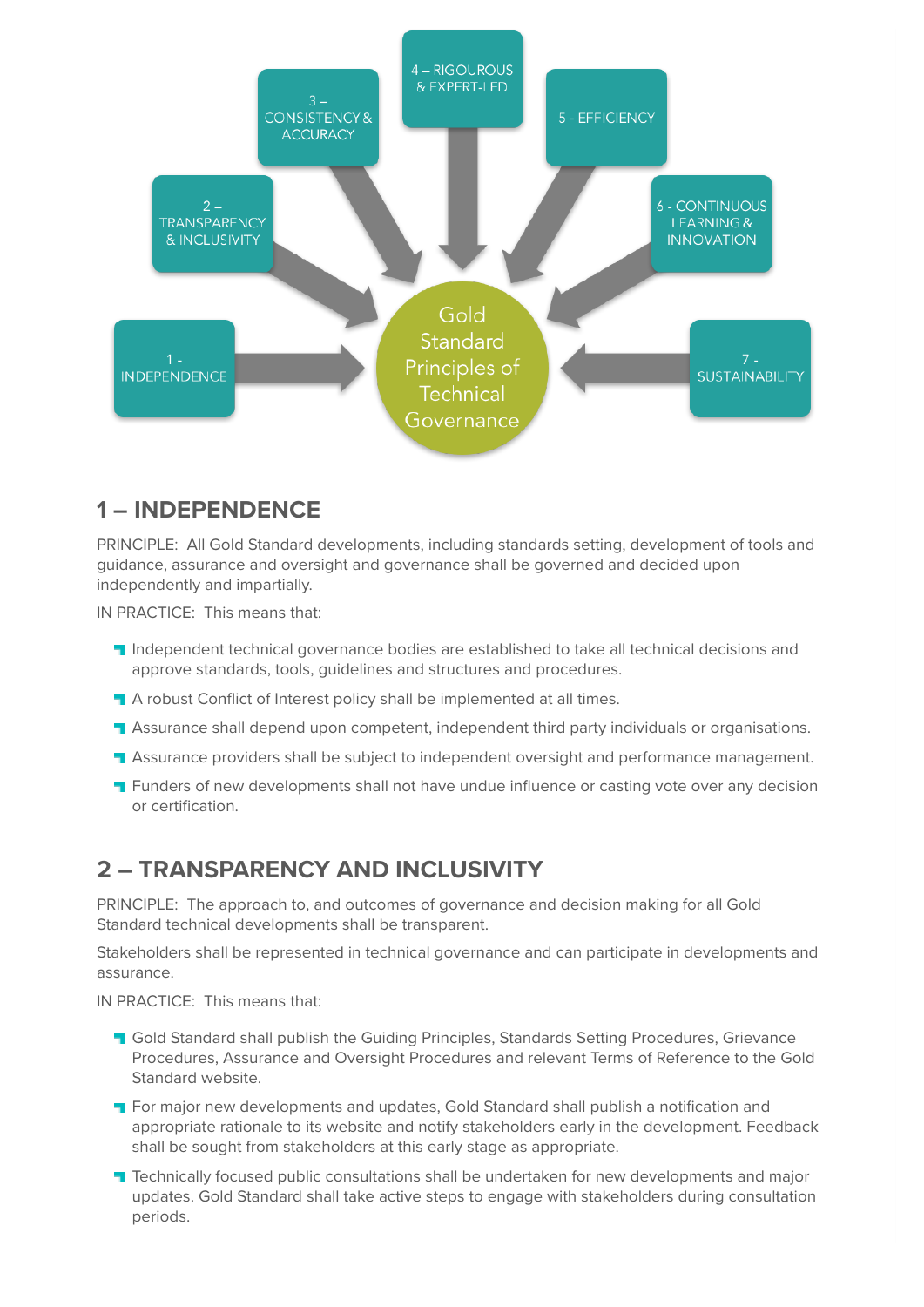- **T** Technical decisions and supporting rationale shall be published to the Gold Standard website.
- **T** Decision making committees and working groups shall aim to include representatives of key stakeholder groups, experts and a cross section of gender and geographic user groups.
- **T** Assurance and oversight decisions shall be made available to Gold Standard stakeholders for comment.

### **3 – CONSISTENCY AND ACCURACY**

PRINCIPLE: Technical governance shall ensure the consistency of rationale and detail and the accuracy and veracity of claims arising from the use of the standard and assurance.

IN PRACTICE:

- **T** The approach to technical governance shall include the cross-referencing and involvement of members and stakeholders from various aspects to ensure overall consistency.
- **T** The truthfulness, accuracy and verifiability of claims arising shall be a core consideration of new standards and methodologies as well as major updates.

### **4 – RIGOROUS AND EXPERT LED**

PRINCIPLE: Gold Standard technical governance shall be expert-led and focus on quality of outcome (for standards and methodologies) or on accuracy (for assurance and oversight).

IN PRACTICE:

- **Gold Standard shall convene experts to govern and decide upon all technical developments.** Where necessary, experts from outside the existing Gold Standard network shall be approached to join such groups and committees.
- The Gold Standard Secretariat shall recognise the limitations of its technical expertise and supplement this as required.
- **T** For the development of standards and methodologies, best practice and quality of outcome shall be a core consideration, considering the views of stakeholders and matters of practicality as required.
- **T** For the development of assurance and oversight procedures, the accuracy and veracity of claims arising shall be a core focus, as well as quality of performance of those responsible for audit.

### **5 – EFFICIENCY**

PRINCIPLE: With particular consideration for Project Developers and Gold Standard funders, the approach to technical governance shall be as efficient as practicable. The approach taken shall be relevant and appropriate and mindful of stakeholder requirements.

IN PRACTICE:

The governance approach shall be flexible and able to convene structures (in line with the Guiding Principles) that can resolve issues and take decisions promptly and efficiently.

- **Duplication of governance shall be avoided. Authority may be delegated to Working Groups,** Committees and Secretariat as deemed appropriate.
- **T** Duplication of the work of other standards shall be avoided. An environmental scan of other standards work shall be conducted for the development of new standards and methodologies. Where appropriate, a coordination or recognition of other standards work shall be explored.

### **6 – CONTINUOUS LEARNING AND INNOVATION**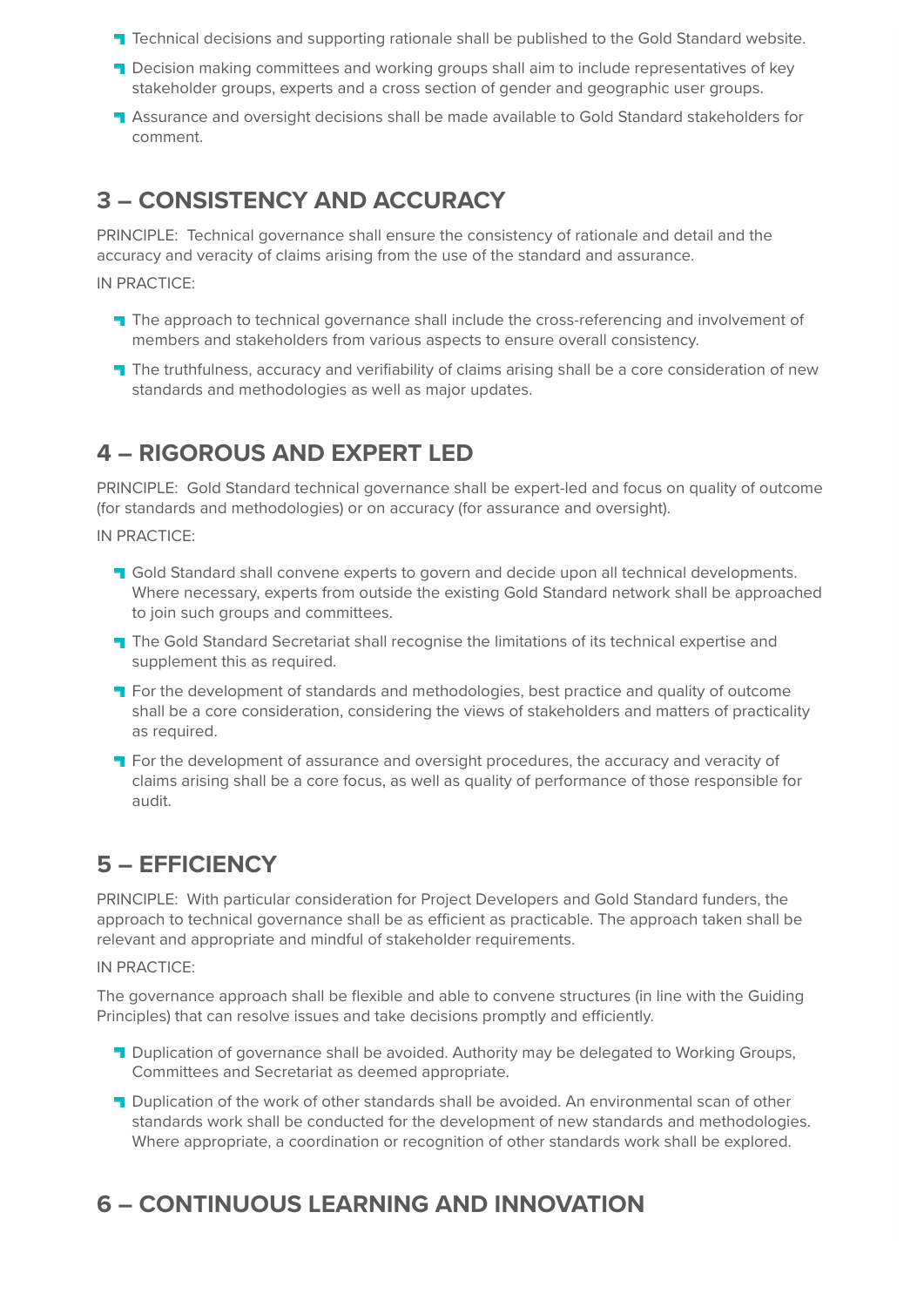PRINCIPLE: Gold Standard shall continuously review and improve its standards, tools, guidance, assurance and oversight approaches and governance.

A culture of innovation shall be encouraged, allowing for openness to new ideas and solutions and testing with stakeholders and projects.

IN PRACTICE:

- **T** Gold Standard shall develop and implement a quality plan for its standards, tools, methodologies, assurance and oversight procedures and governance. This shall involve the planned, regular review and update of key documentation and procedures.
- **T** Gold Standard shall be receptive to new ideas and innovations from its stakeholders.
- **T** Gold Standard allows for the testing of new approaches in a pilot format, communicating transparently to stakeholders where this is the case.

### **7- SUSTAINABILITY**

PRINCIPLE: All governance decisions are taken with the Gold Standard Vision and Mission in mind.

IN PRACTICE:

- All members of the Gold Standard governance community shall sign up to Terms of Reference that refer to the Vision and Mission. All governance Terms of Reference and procedures shall also refer to the Vision and Mission.
- **T** The new development or update of all standards, tools, methodologies, assurance and oversight and governance shall be justifiable against the Vision and Mission.
- **T** All Gold Standard work products shall be developed with the long term financial sustainability of the organisation in mind.

## **2.0 COMPATIBILITY WITH ISEAL**

Gold Standard technical governance is designed to be fully compatible with the ISEAL Credibility Principles. This section briefly describes the two sets of principles in order to explain how this is achieved:

| <b>ISEAL CREDIBILITY PRINCIPLE</b>                                                                                                                                                                                                                                                                             | <b>GOLD STANDARD PRINCIPLE</b>                          |
|----------------------------------------------------------------------------------------------------------------------------------------------------------------------------------------------------------------------------------------------------------------------------------------------------------------|---------------------------------------------------------|
| 1. Sustainability<br>Standards scheme owners clearly define and communicate<br>their sustainability objectives and approach to achieving<br>them. They make decisions that best advance these<br>objectives.                                                                                                   | See Principle 7 - Sustainability                        |
| 2. Improvement<br>Standards scheme owners seek to understand their impacts<br>and measure and demonstrate progress towards their<br>intended outcomes. They regularly integrate learning and<br>encourage innovation to increase benefits to people and<br>the environment.                                    | See Principle 6 – Continuous Learning and<br>Innovation |
| 3. Relevance<br>Standards are fit for purpose. They address<br>the most significant sustainability impacts of a product,<br>process, business or service; only include requirements that<br>contribute to their objectives; reflect best scientific<br>understanding and relevant international norms; and are | See Principle 5 – Efficiency and 7 –<br>Sustainability  |
|                                                                                                                                                                                                                                                                                                                |                                                         |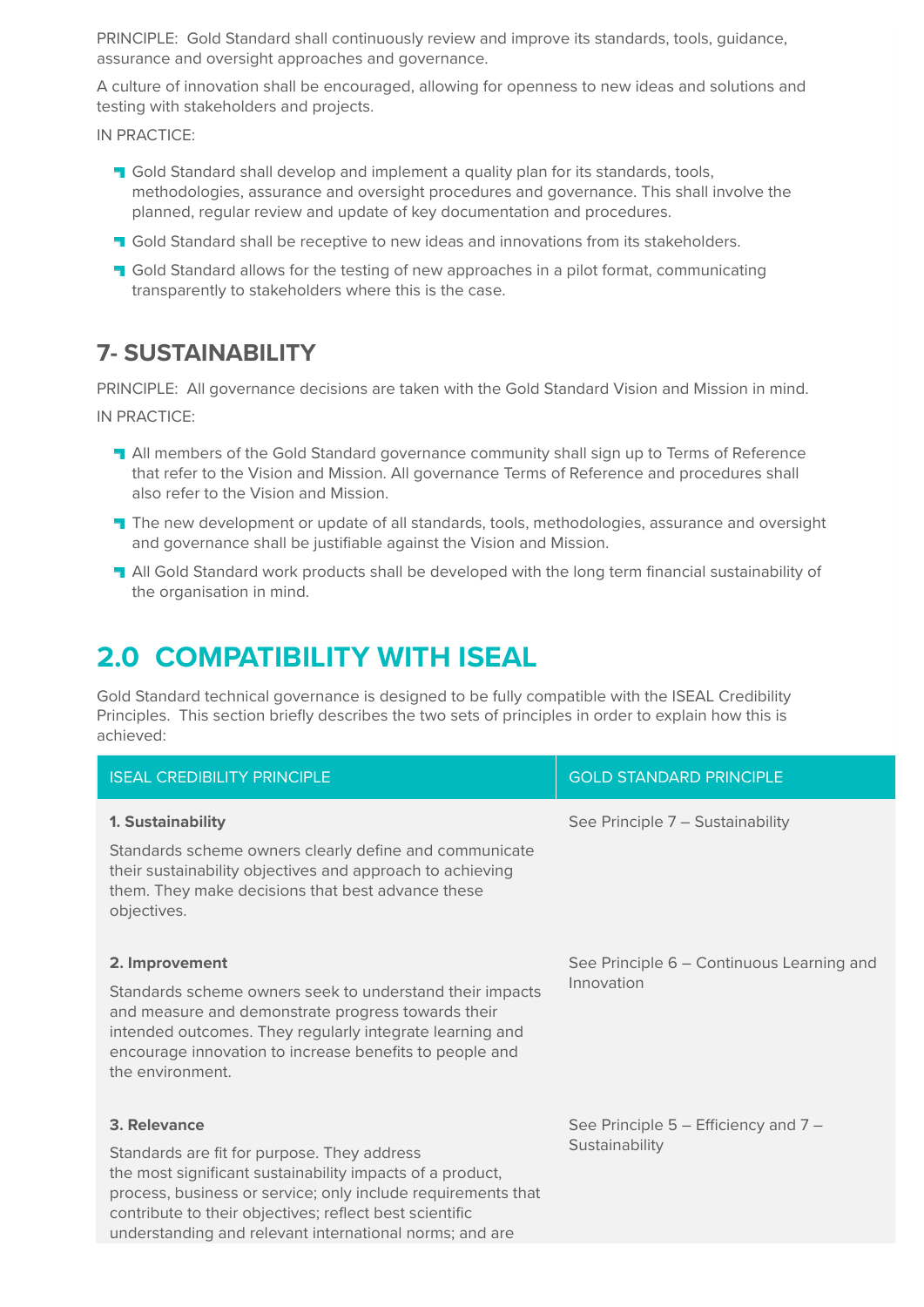#### **4. Rigour**

All components of a standards system are structured to deliver quality outcomes. In particular, standards are set at a performance level that results in measurable progress towards the scheme's sustainability objectives, while assessments of compliance provide an accurate picture of whether an entity meets the standard's requirements.

#### **5. Engagement**

Standard-setters engage a balanced and representative group of stakeholders in standards development. Standards systems provide meaningful and accessible opportunities to participate in governance, assurance and monitoring and evaluation. They empower stakeholders with fair mechanisms to resolve complaints.

#### **6. Impartiality**

Standards systems identify and mitigate conflicts of interest throughout their operations, particularly in the assurance process and in governance. Transparency, accessibility and balanced representation contribute to impartiality.

#### **7. Transparency**

Standards systems make relevant information freely available about the development and content of the standard, how the system is governed, who is evaluated and under what process, impact information and the various ways in which stakeholders can engage.

#### **8. Accessibility**

To reduce barriers to implementation, standards systems minimise costs and overly burdensome requirements. They facilitate access to information about meeting the standard, training, and financial resources to build capacity throughout supply chains and for actors within the standards system.

#### **9. Truthfulness**

Claims and communications made by actors within standards systems and by certified entities about the benefits or impacts that derive from the system or from the purchase or use of a certified product or service are verifiable, not misleading, and enable an informed choice.

#### **10. Efficiency**

Standards systems refer to or collaborate with other credible schemes to improve consistency and efficiency in standards content and operating practices. They improve their viability through the application of sound revenue

See Principle 4 – Rigorous and Expert Led

See Principle 2 – Transparency & Inclusivity

See Principle 1 – Independence

See Principle 2 – Transparency & Inclusivity

See Principle 2 – Transparency & Inclusivity

See Principle 3 – Consistency & Accuracy

See Principle 5 – Efficiency and 7 – **Sustainability**